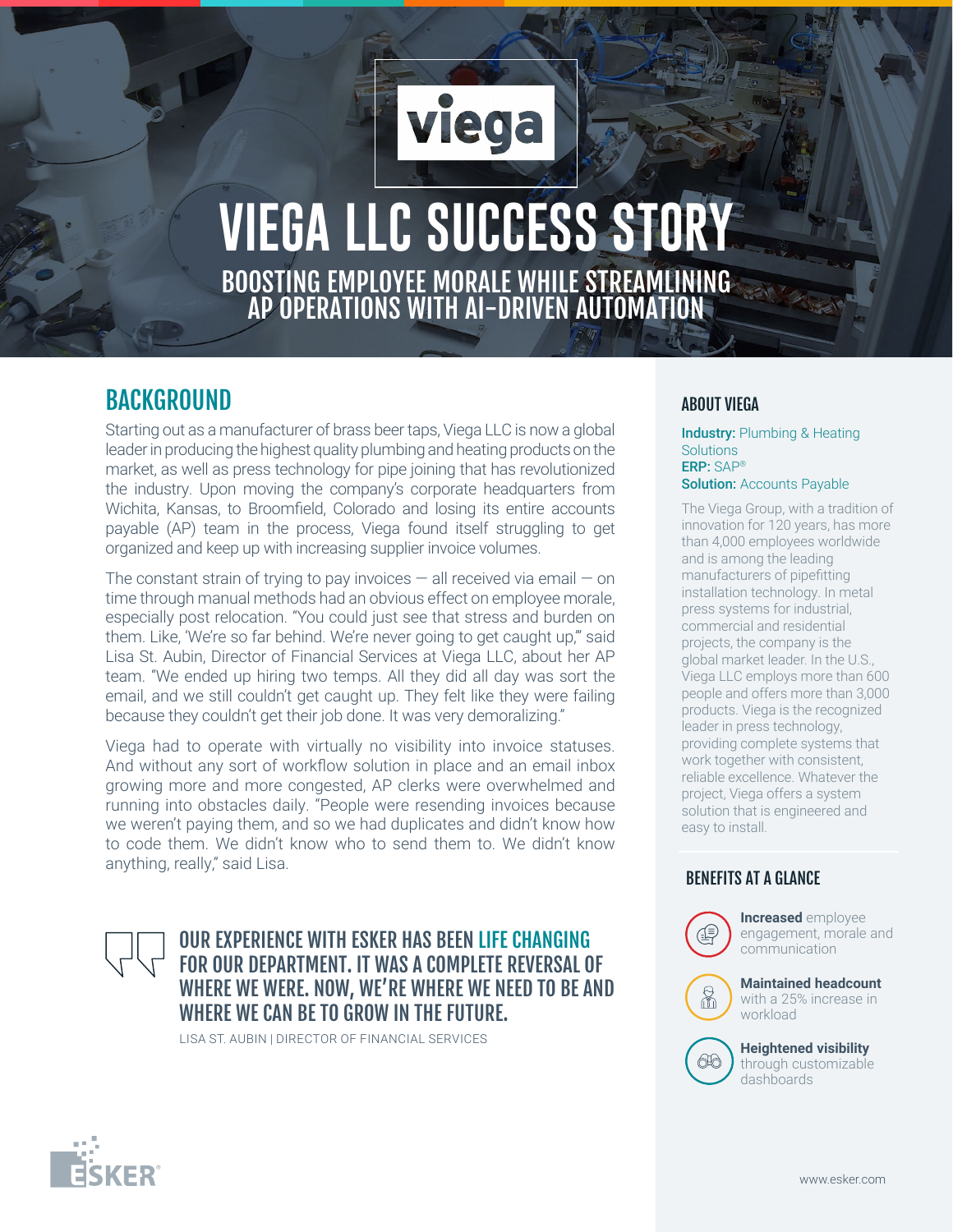## **SOLUTION**

It became obvious that the company needed to find a better, more efficient way to manage the high volume of invoices needing to be paid, so AP staff was tasked with evaluating solution options. When the AP team was able to see a demo of Esker's Accounts Payable solution, its userfriendly interface and dashboards immediately sold them. With visibility and scalability being top priorities for the fast-growing company, Esker's customizable dashboards provided Viega with the process transparency and agility it needed while positively impacting employee morale. "As we continue to grow as a company, what we're trying to accomplish with Esker is to maintain that visibility and the flow of invoices coming in — the automated posting of invoices has also been a huge plus," said Ryan Schave, Accounts Payable Supervisor at Viega LLC. "Now, we're not spending half of our days just manually posting invoices."



## WHEN AN INVOICE COMES IN, EVEN FROM A BRAND NEW VENDOR, ESKER IS ABLE TO CORRECTLY PICK UP ALL THE FIELDS AND THAT'S AMAZING TO ME.

LISA ST. AUBIN | DIRECTOR OF FINANCIAL SERVICES

Ryan also went on to describe how Esker's solution has helped him better lead and manage his team, saying: "Just being able to create a dashboard that's actually making my team's lives easier so they don't have to stress about all the little things is a huge accomplishment. As administrator, my role is basically to make their job as efficient as possible in any way. And I think using Esker has definitely done that."

Other beneficiaries of Esker's AP solution include Viega's vendors. Prior to Esker, answering vendors' questions was almost impossible as there was no way to track invoices. Now, AP staff can answer vendor questions with ease. "It's all right there in the system so we can respond to them and say, 'Here is what's gone on with your invoice and here's why it's not paid.' Or, 'Yes, it was paid and here's when we paid it,'" said Lisa.

#### **GOING BEYOND AP WITH ORDER MANAGEMENT AUTOMATION**

Viega is always looking for new ways to utilize Esker and has also implemented Esker's Order Management solution. Viega's order volume was increasing faster than it could hire and train new people to keep up with, and just like AP, automation was a game-changer for the company's order management efficiency. Learn more about Viega's order management digital transformation story [here!](https://cloud.esker.com/fm/others/011-esker-order-management-case-study-viega-us.pdf)



Learn more about Viega's accounts payable digital transformation story by watching the testimonial video!